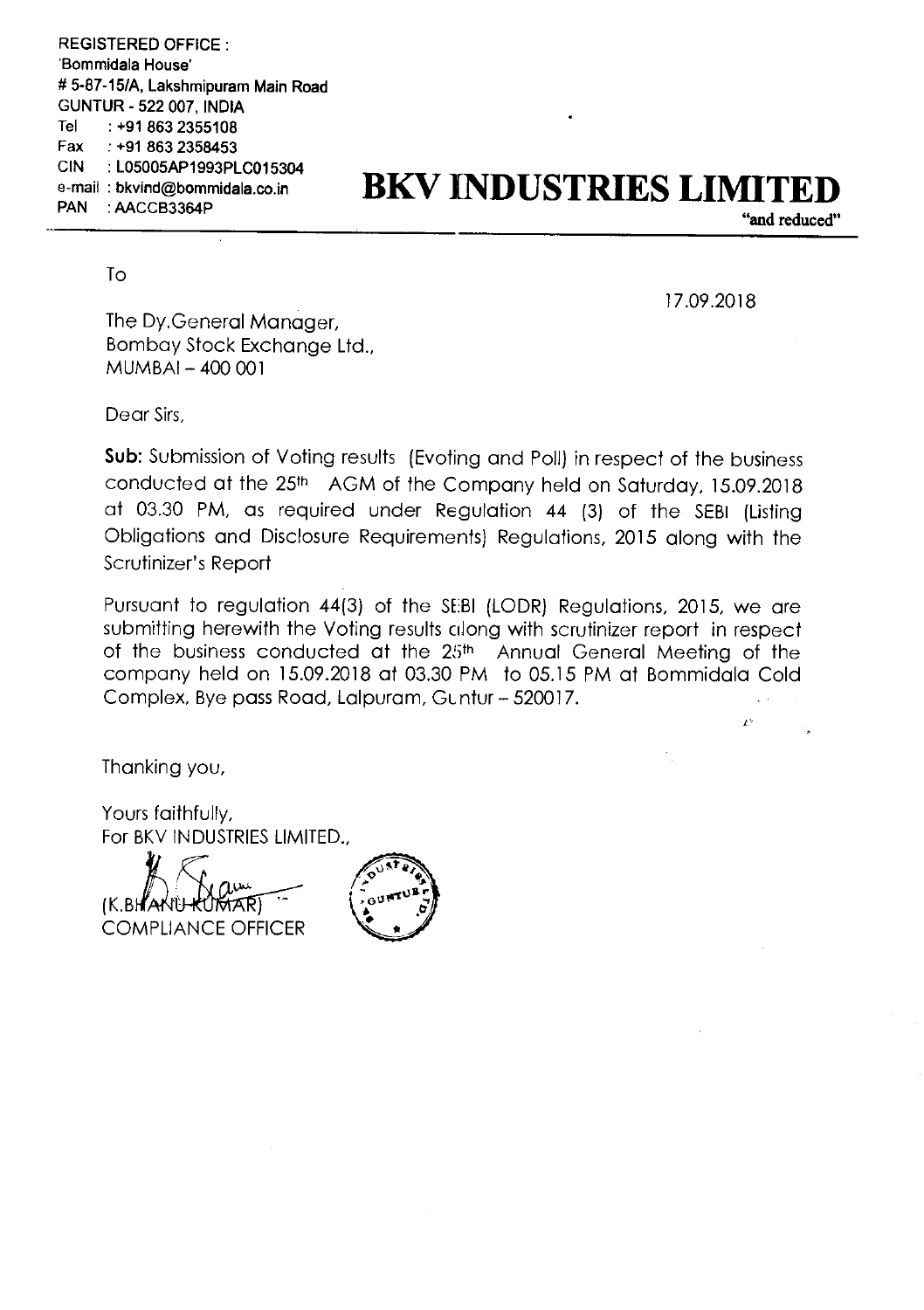| General information about company                                               |                        |  |  |
|---------------------------------------------------------------------------------|------------------------|--|--|
| Scrip code                                                                      | 519500                 |  |  |
| <b>NSE Symbol</b>                                                               |                        |  |  |
| MSEI Symbol                                                                     |                        |  |  |
| l ISIN                                                                          | IVE356C01022           |  |  |
| Name of the company                                                             | BKV INDUSTRIES LIMITED |  |  |
| Type of meeting                                                                 | <b>AGM</b>             |  |  |
| Date of the meeting / Date of declaration of results (in case of Postal Ballot) | 15-09-2018             |  |  |
| Start time of the meeting                                                       | 03:30 PM               |  |  |
| End time of the meeting                                                         | 05:15 PM               |  |  |

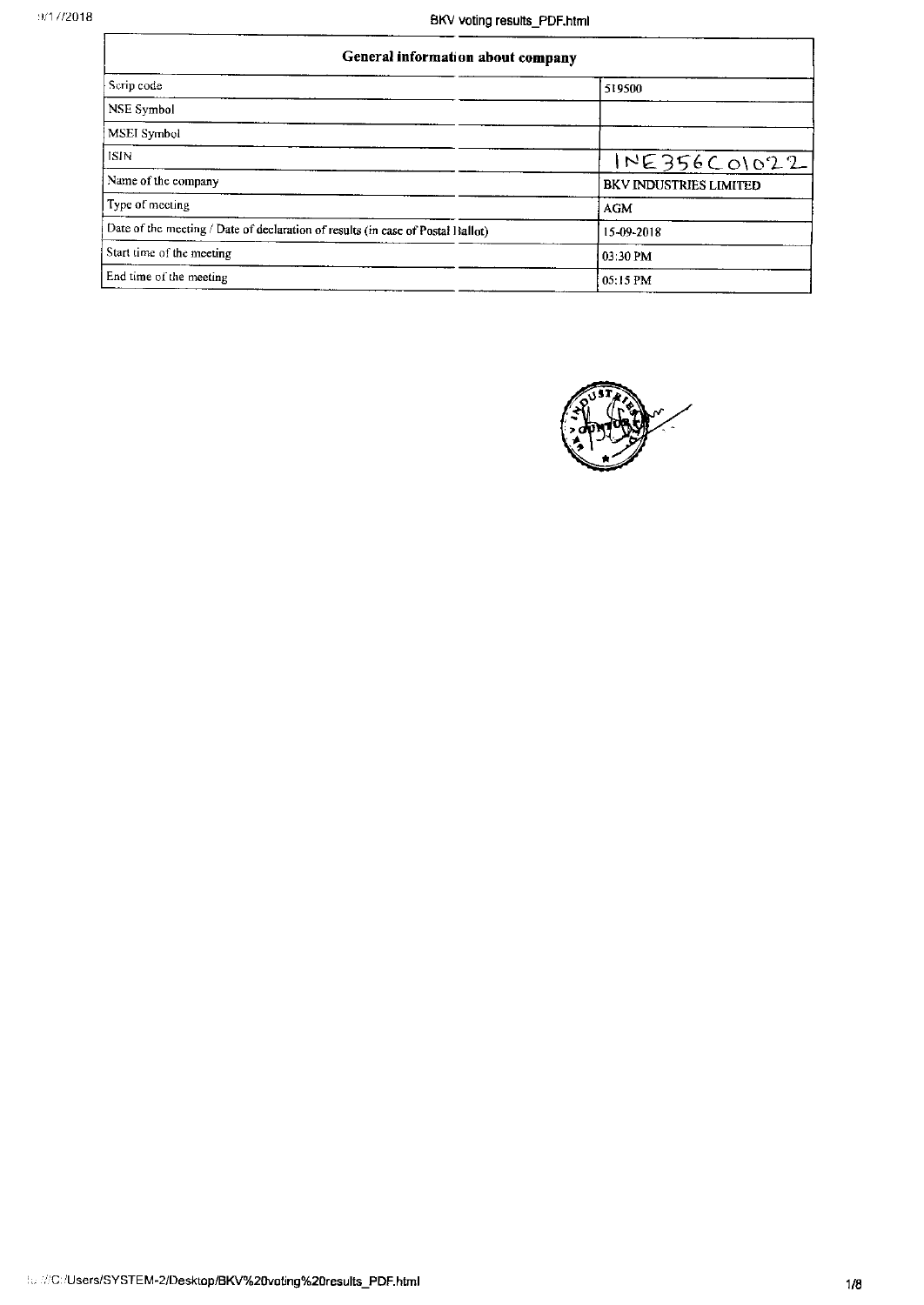| Scrutinizer Details                       |                          |  |  |
|-------------------------------------------|--------------------------|--|--|
| Name of the Scrutinizer                   | KOMATINENI SRINIVASA RAO |  |  |
| Firms Name                                | K Srinivasa Rao & Co.,   |  |  |
| <b>Oualification</b>                      | <b>CS</b>                |  |  |
| Membership Number                         | 5599                     |  |  |
| Date of Board Meeting in which appointed  | 29-05-2018               |  |  |
| Date of Issuance of Report to the company | 17-09-2018               |  |  |

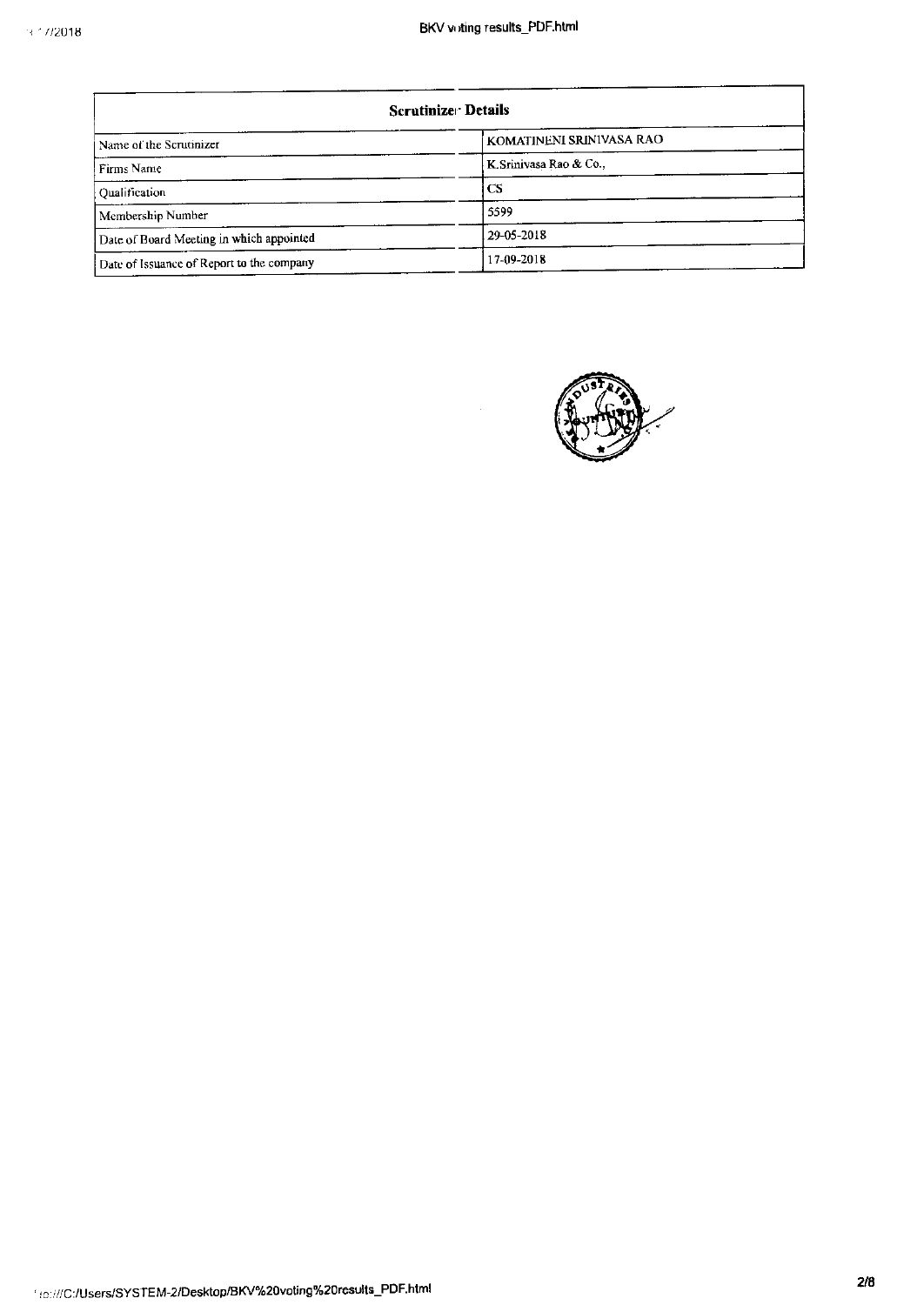| <b>Voting results</b>                                                        |                |  |  |  |
|------------------------------------------------------------------------------|----------------|--|--|--|
| Record date                                                                  | 07-09-2018     |  |  |  |
| Total number of shareholders on record date                                  | 13085          |  |  |  |
| No. of shareholders present in the meeting either in person or through proxy |                |  |  |  |
| a) Promoters and Promoter group                                              | $\overline{4}$ |  |  |  |
| b) Public                                                                    | 32             |  |  |  |
| No. of shareholders attended the meeting through video conferencing          |                |  |  |  |
| a) Promoters and Promoter group                                              | 0              |  |  |  |
| b) Public                                                                    | 0              |  |  |  |
| No. of resolution passed in the meeting                                      | $\overline{2}$ |  |  |  |
| Disclosure of notes on voting results                                        |                |  |  |  |

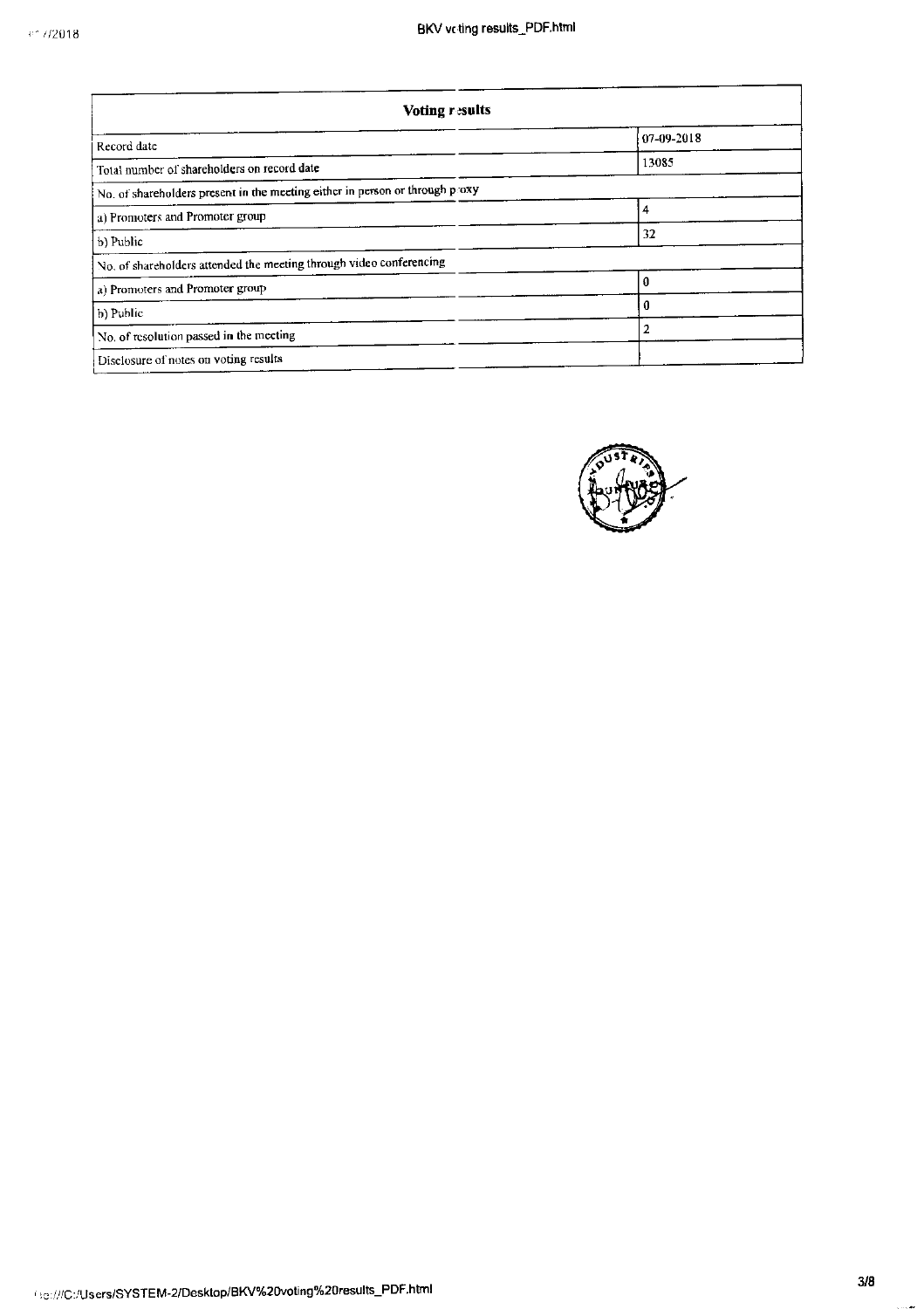|                                   |                                                   |                          |                           | Resolution(1)                                                                                                                               |                                     |                                |                                            |                                          |
|-----------------------------------|---------------------------------------------------|--------------------------|---------------------------|---------------------------------------------------------------------------------------------------------------------------------------------|-------------------------------------|--------------------------------|--------------------------------------------|------------------------------------------|
|                                   | Resolution required: (Ordinary / Special)         |                          |                           | Ordinary                                                                                                                                    |                                     |                                |                                            |                                          |
| the agenda/resolution?            | Whether promoter/promoter group are interested in |                          |                           | No                                                                                                                                          |                                     |                                |                                            |                                          |
|                                   | Description of resolution considered              |                          |                           | Adoption of Audited Financial Statements for the financial year ended 31st March<br>2018 and the reports of the Board and Auditors there on |                                     |                                |                                            |                                          |
| Category                          | Mode of<br>voting                                 | No. of<br>shares<br>held | No. of<br>votes<br>polled | % of Votes polied<br>on outstanding<br>shares                                                                                               | No. of<br>$v$ otes $-$ in<br>favour | No. of<br>$votes -$<br>against | % of votes in<br>favour on votes<br>polled | % of Votes<br>against on votes<br>polled |
|                                   |                                                   | (1)                      | (2)                       | $(3)=[(2)/(1)]*100$                                                                                                                         | (4)                                 | (5)                            | $(6)=[(4)/(2)]*100$                        | $(7)$ =<br>$[(5)/(2)]$ * 100             |
|                                   | E-Voting                                          |                          | 10783084                  | 99.6562                                                                                                                                     | 10783084                            | $\bf{0}$                       | 100                                        | $\mathbf 0$                              |
|                                   | Poll                                              |                          | $\mathbf 0$               | $\bf{0}$                                                                                                                                    | $\bf{0}$                            | $\bf{0}$                       | 0                                          | $\bf{0}$                                 |
| Promoter and<br>Promoter<br>Group | Postal Ballot<br>$($ if<br>applicable)            | 10820284                 | 0                         | $\boldsymbol{0}$                                                                                                                            | $\bf{0}$                            | 0                              | 0                                          | $\bf{0}$                                 |
|                                   | Total                                             | 10820284                 | 10783084                  | 99.6562                                                                                                                                     | 10783084                            | $\Omega$                       | 100                                        | $\mathbf 0$                              |
|                                   | F-Voting                                          |                          | $\Omega$                  | $\Omega$                                                                                                                                    | 0                                   | $\Omega$                       | 0                                          | $\boldsymbol{0}$                         |
|                                   | Poll                                              | 46900                    | 0                         | $\pmb{0}$                                                                                                                                   | 0                                   | $\theta$                       | 0                                          | $\bf{0}$                                 |
| Public-<br>Institutions           | <b>Postal Ballot</b><br>(if<br>applicable)        |                          | 0                         | 0                                                                                                                                           | 0                                   | O                              | 0                                          | 0                                        |
|                                   | Total                                             | 46900                    | 0                         | $\Omega$                                                                                                                                    | $\mathbf{0}$                        | $\bf{0}$                       | $\mathbf 0$                                | $\mathbf{0}$                             |
|                                   | E-Voting                                          |                          | 1600                      | 0.0349                                                                                                                                      | 1600                                | $\Omega$                       | 100                                        | $\Omega$                                 |
|                                   | Poll                                              |                          | 5155                      | 0.1125                                                                                                                                      | 5155                                | $\theta$                       | 100                                        | $\bf{0}$                                 |
| Public-Non<br>Institutions        | <b>Postal Ballot</b><br>(if<br>applicable)        | 4581400                  | 0                         | $\bf{0}$                                                                                                                                    | 0                                   | 0                              | 0                                          | $\bf{0}$                                 |
|                                   | Total                                             | 4581400                  | 6755                      | 0.1474                                                                                                                                      | 6755                                | O                              | 100                                        | 0                                        |
| 10789839<br>15448584<br>Total     |                                                   |                          | 69.8435                   | 10789839                                                                                                                                    | O                                   | 100                            | 0                                          |                                          |
|                                   | Yes<br>Whether resolution is Pass or Not.         |                          |                           |                                                                                                                                             |                                     |                                |                                            |                                          |
|                                   |                                                   |                          |                           |                                                                                                                                             | Disclosure of notes on resolution   |                                |                                            |                                          |

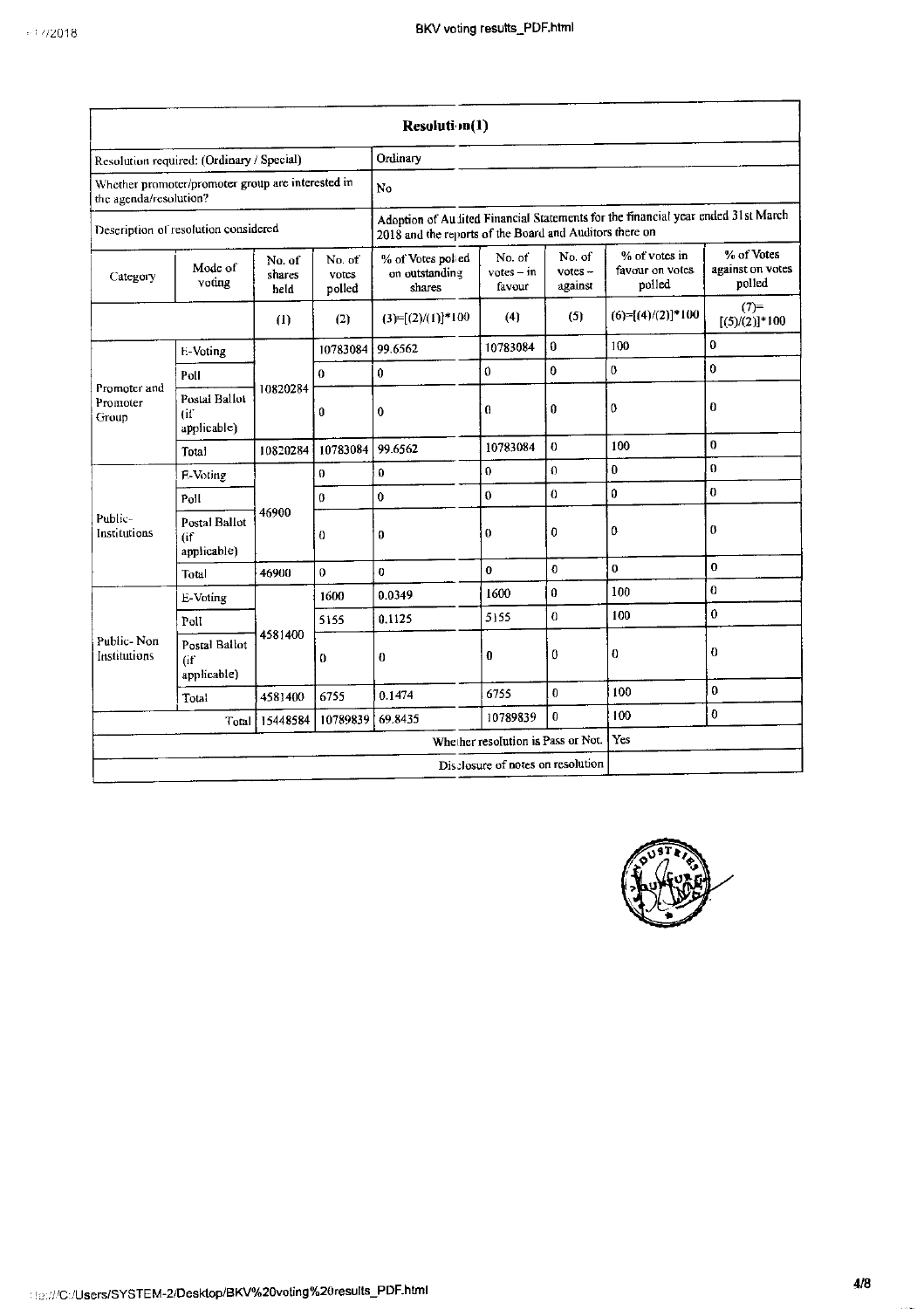| <b>Details of Invalid Votes</b> |              |  |  |  |
|---------------------------------|--------------|--|--|--|
| Category                        | No. of Votes |  |  |  |
| Promoter and Promoter Group     |              |  |  |  |
| Public Insitutions              |              |  |  |  |
| Public - Non Insitutions        |              |  |  |  |

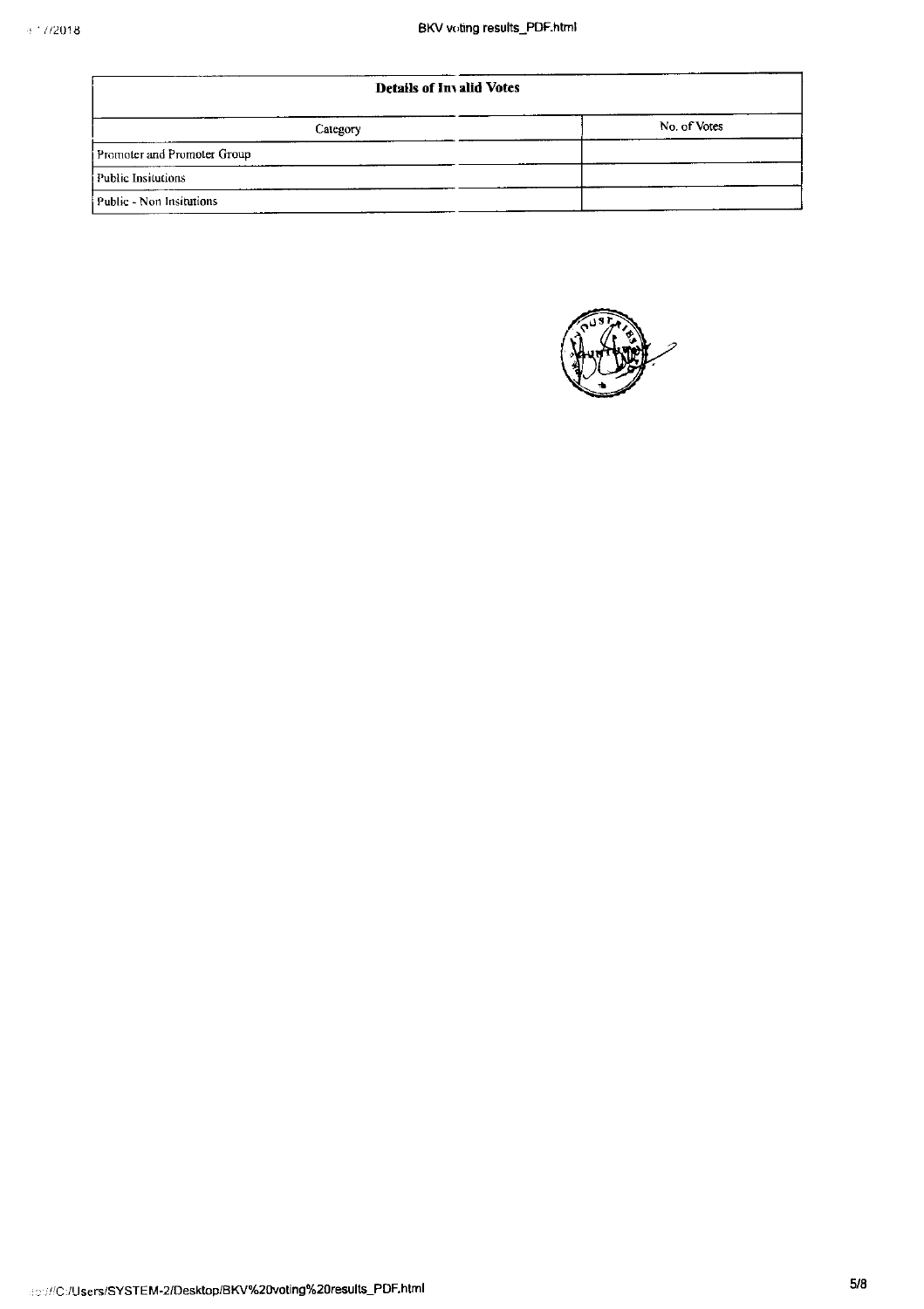|                                                                             |                                            |                          |                          | <b>Resolution(2)</b>                                |                                    |                                |                                                                              |                                          |
|-----------------------------------------------------------------------------|--------------------------------------------|--------------------------|--------------------------|-----------------------------------------------------|------------------------------------|--------------------------------|------------------------------------------------------------------------------|------------------------------------------|
| Resolution required: (Ordinary / Special)                                   |                                            |                          |                          | Ordinary                                            |                                    |                                |                                                                              |                                          |
| Whether promoter/promoter group are interested in<br>the agenda/resolution? |                                            |                          |                          | Yes                                                 |                                    |                                |                                                                              |                                          |
| Description of resolution considered                                        |                                            |                          |                          | rotation and being offers herself for reappointment |                                    |                                | Appointment of Smt.Bommidala Anitha, Director (DIN: 00112766) who retires by |                                          |
| Category                                                                    | Mode of<br>voting                          | No. of<br>shares<br>held | No.of<br>votes<br>polled | % of Votes polled<br>on outstanding<br>shares       | No. of<br>$votes - in$<br>favour   | No. of<br>$votes -$<br>against | % of votes in<br>favour on votes<br>polled                                   | % of Votes<br>against on votes<br>polled |
|                                                                             |                                            | (1)                      | (2)                      | $(3)=[(2)/(1)]$ * 100                               | (4)                                | (5)                            | $(6)=[(4)/(2)]*100$                                                          | $(7)$ =<br>$[(5)/(2)]*100$               |
|                                                                             | E-Voting                                   |                          | 10783084                 | 99.6562                                             | 10783084                           | 0                              | 100                                                                          | $\bf{0}$                                 |
|                                                                             | Poll                                       |                          | $\bf{0}$                 | $\bf{0}$                                            | $\mathbf 0$                        | $\mathbf{0}$                   | $\bf{0}$                                                                     | $\bf{0}$                                 |
| Promoter and<br>Promoter<br>Group                                           | <b>Postal Ballot</b><br>(if<br>applicable) | 10820284                 | 0                        | 0                                                   | $\bf{0}$                           | 0                              | $\bf{0}$                                                                     | $\bf{0}$                                 |
|                                                                             | Total                                      | 10820284                 | 10783084                 | 99.6562                                             | 10783084                           | 0                              | 100                                                                          | $\bf{0}$                                 |
|                                                                             | E-Voting                                   |                          | 0                        | $\bf{0}$                                            | $\bf{0}$                           | 0                              | $\bf{0}$                                                                     | 0                                        |
|                                                                             | Poll                                       |                          | 0                        | 0                                                   | 0                                  | 0                              | $\bf{0}$                                                                     | $\bf{0}$                                 |
| Public-<br>Institutions                                                     | Postal Ballot<br>lif.<br>applicable)       | 46900                    | 0                        | $\bf{0}$                                            | $\bf{0}$                           | 0                              | $\bf{0}$                                                                     | 0                                        |
|                                                                             | Total                                      | 46900                    | $\overline{0}$           | $\bf{0}$                                            | $\bf{0}$                           | 0                              | $\theta$                                                                     | $\bf{0}$                                 |
|                                                                             | <b>E-Voting</b>                            |                          | 1600                     | 0.0349                                              | 1600                               | O                              | 100                                                                          | 0                                        |
|                                                                             | Polf                                       |                          | 5155                     | 0.1125                                              | 5155                               | $\mathbf 0$                    | 100                                                                          | $\bf{0}$                                 |
| Public-Non<br>Institutions                                                  | Postal Ballot<br>tif<br>applicable)        | 4581400                  | 0                        | $\bf{0}$                                            | 0                                  | 0                              | 0                                                                            | $\bf{0}$                                 |
|                                                                             | Total                                      | 4581400                  | 6755                     | 0.1474                                              | 6755                               | $\bf{0}$                       | t <sub>00</sub>                                                              | 0                                        |
|                                                                             | Total                                      | 15448584                 | 10789839                 | 69 8435                                             | 10789839                           | Û                              | 100                                                                          | 0.                                       |
|                                                                             |                                            |                          |                          |                                                     | Whather resulution is Pass or Not. |                                | Yes                                                                          |                                          |
|                                                                             |                                            |                          |                          |                                                     | Disclosure of notes on resolution  |                                |                                                                              |                                          |

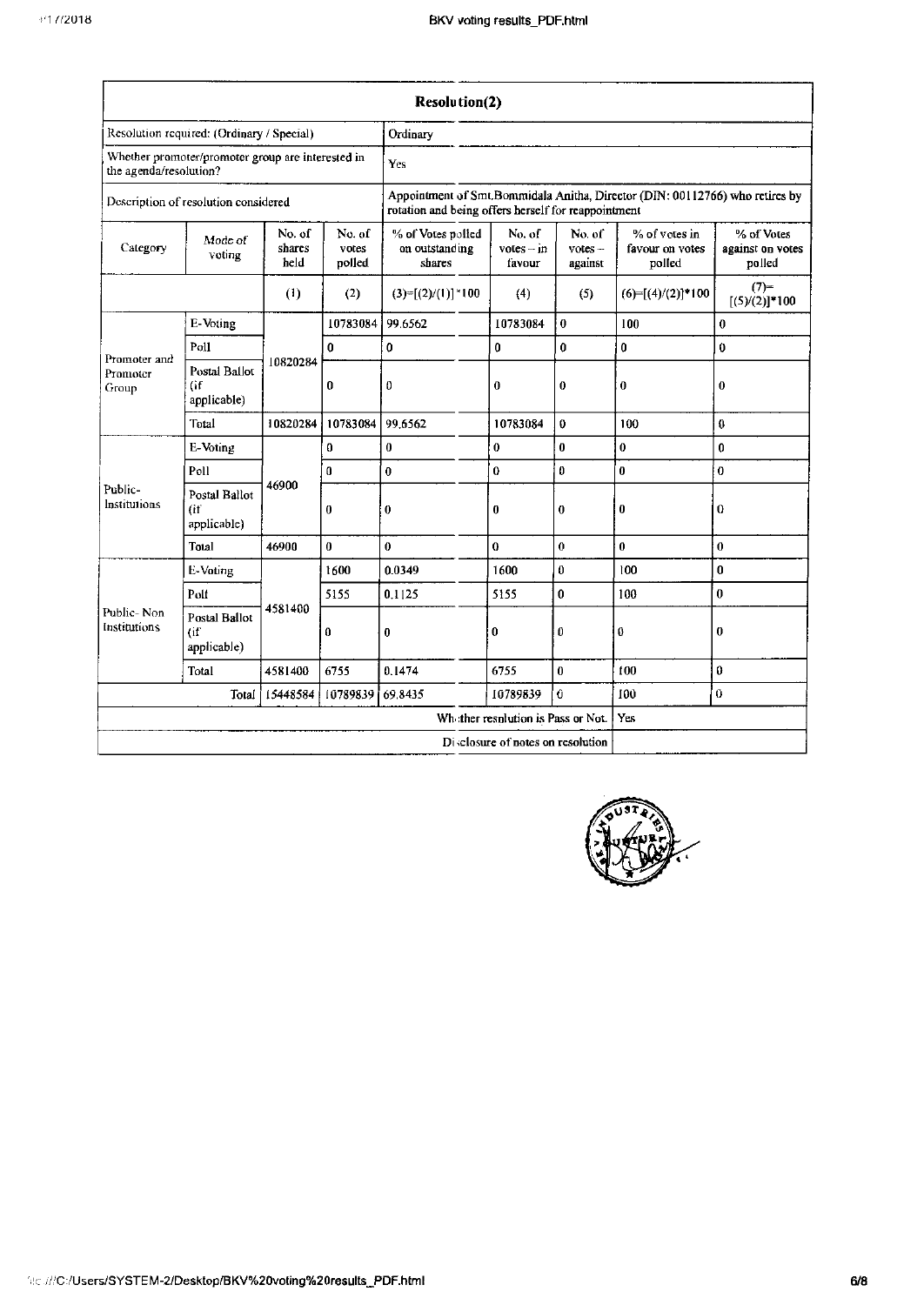| <b>Details of Invalid Votes</b> |              |  |  |  |
|---------------------------------|--------------|--|--|--|
| Category                        | No. of Votes |  |  |  |
| Promoter and Promoter Group     |              |  |  |  |
| Public Insitutions              |              |  |  |  |
| Public - Non Insitutions        |              |  |  |  |

 $\mathcal{O}(\log n)$  $\sigma_{\rm{max}}$  and

 $\mathcal{L}_{\mathcal{A}}$ 

 $\frac{1}{\sqrt{2}}$ 

 $\label{eq:2.1} \begin{split} \frac{1}{2} \sum_{i=1}^n \frac{1}{2} \sum_{j=1}^n \frac{1}{2} \sum_{j=1}^n \frac{1}{2} \sum_{j=1}^n \frac{1}{2} \sum_{j=1}^n \frac{1}{2} \sum_{j=1}^n \frac{1}{2} \sum_{j=1}^n \frac{1}{2} \sum_{j=1}^n \frac{1}{2} \sum_{j=1}^n \frac{1}{2} \sum_{j=1}^n \frac{1}{2} \sum_{j=1}^n \frac{1}{2} \sum_{j=1}^n \frac{1}{2} \sum_{j=1}$ 

 $\sim 10^{-11}$ 



 $\label{eq:2.1} \frac{1}{\sqrt{2\pi}}\int_{0}^{\infty}\frac{1}{\sqrt{2\pi}}\left(\frac{1}{\sqrt{2\pi}}\right)^{2\alpha} \frac{1}{\sqrt{2\pi}}\frac{1}{\sqrt{2\pi}}\frac{1}{\sqrt{2\pi}}\frac{1}{\sqrt{2\pi}}\frac{1}{\sqrt{2\pi}}\frac{1}{\sqrt{2\pi}}\frac{1}{\sqrt{2\pi}}\frac{1}{\sqrt{2\pi}}\frac{1}{\sqrt{2\pi}}\frac{1}{\sqrt{2\pi}}\frac{1}{\sqrt{2\pi}}\frac{1}{\sqrt{2\pi}}\frac{1}{\sqrt{2\pi}}$ 

 $\mathcal{A}^{\mathcal{A}}$ 

 $\sim 10^7$ 

 $\label{eq:2.1} \frac{1}{\sqrt{2\pi}}\int_{\mathbb{R}^3}\frac{1}{\sqrt{2\pi}}\int_{\mathbb{R}^3}\frac{1}{\sqrt{2\pi}}\int_{\mathbb{R}^3}\frac{1}{\sqrt{2\pi}}\int_{\mathbb{R}^3}\frac{1}{\sqrt{2\pi}}\int_{\mathbb{R}^3}\frac{1}{\sqrt{2\pi}}\frac{1}{\sqrt{2\pi}}\frac{1}{\sqrt{2\pi}}\frac{1}{\sqrt{2\pi}}\frac{1}{\sqrt{2\pi}}\frac{1}{\sqrt{2\pi}}\frac{1}{\sqrt{2\pi}}\frac{1}{\sqrt{2\pi}}$ 

htc.://C:/Users/SYSTEM-2/Desktop/BKV%20voting%20results\_PDF.html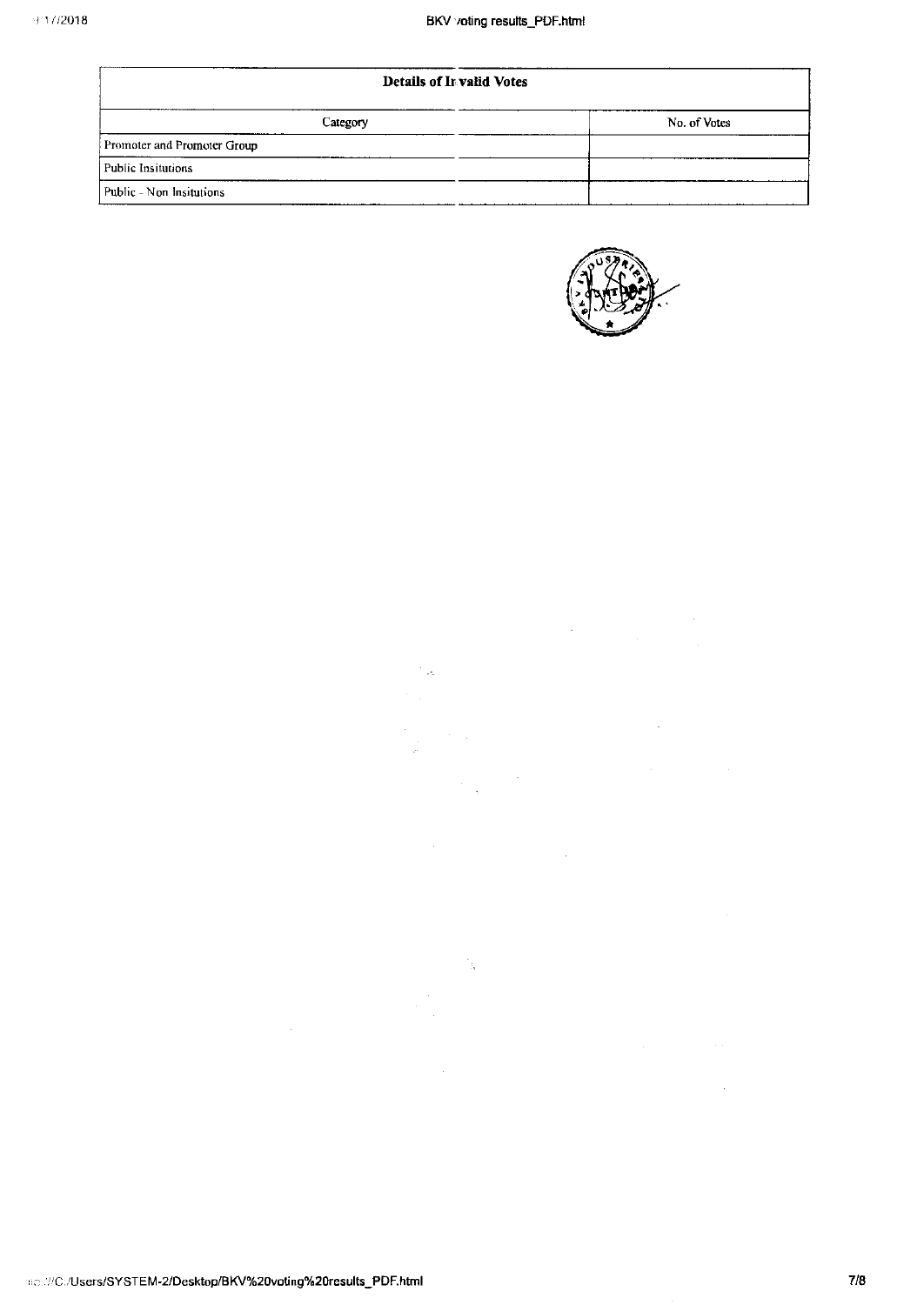# **UMPANY SECRETARIES**



MPANY SECHETAHIES<br>
6-13-14A, 13/3, Arundelpet, Camping Computer of Computer of Camping Computer of Camping Computer of Camping C<br>Camping Computer of Camping Computer of Camping Computer of Camping Computer of Camping Compu **PANY SECRETARIES**<br>
6-13-14A, 13/3, Arundelpet,<br>
(F-1522 002.<br> **E-mail : ksrao21@gmail.com**<br> **CE-mail : ksrao21@gmail.com**<br> **CE-mail : ksrao21@gmail.com**<br> **CE-mail : ksrao21@gmail.com**<br> **CE-mail : ksrao21@gmail.com** in : 0863 - 2212033, 2213033<br>Cell: 94402 63033, 8790873033 Cell: 94402 63033, 8790873033

#### Scrutinizer report

To, Sri Bommidal Rama Krishna Chairman of 25<sup>th</sup> Annual General Meeting BKV Industries Limited Guntur

Dear Sir,

Sub: Combined Scrutinizer report (e-voting & Poll) of 25\*h Annual General Meeting of the Equity Shareholders of BKV Industries Limited held on Saturday, September 15th, 2018 at 03.30 P.M.

I, <sup>K</sup> Srinivasa Rao, Partner of <sup>K</sup> Srinivasa Rao & Co, Company Secretaries, Guntur appointed as Scrutinizer for the purpose of the E-Voting and Poll conducted at the 25<sup>th</sup> Annual General Meeting of BKV Industries Limited held on Saturday 15<sup>th</sup> September, <sup>2018</sup> at 03:30 PM and submit Our report as under:

- 1. <sup>E</sup> Voting started on l2.09.20l8 (09.00 AM IST) ends on l4.09.20l8 (05.00 PM IST).
- 2. Poll Conducted on Annual General Meeting held on Saturday15th September, 20l8 at 03.30 PM at Bommidala Cold Complex, Guntur.
- 3. The result of the <sup>E</sup> Voting and Poll conducted at Annual General Meeting held on Saturday15<sup>th</sup> September, 2018 at 03.30 PM at Bommidala Cold Complex, Guntur is as under:



÷

Ť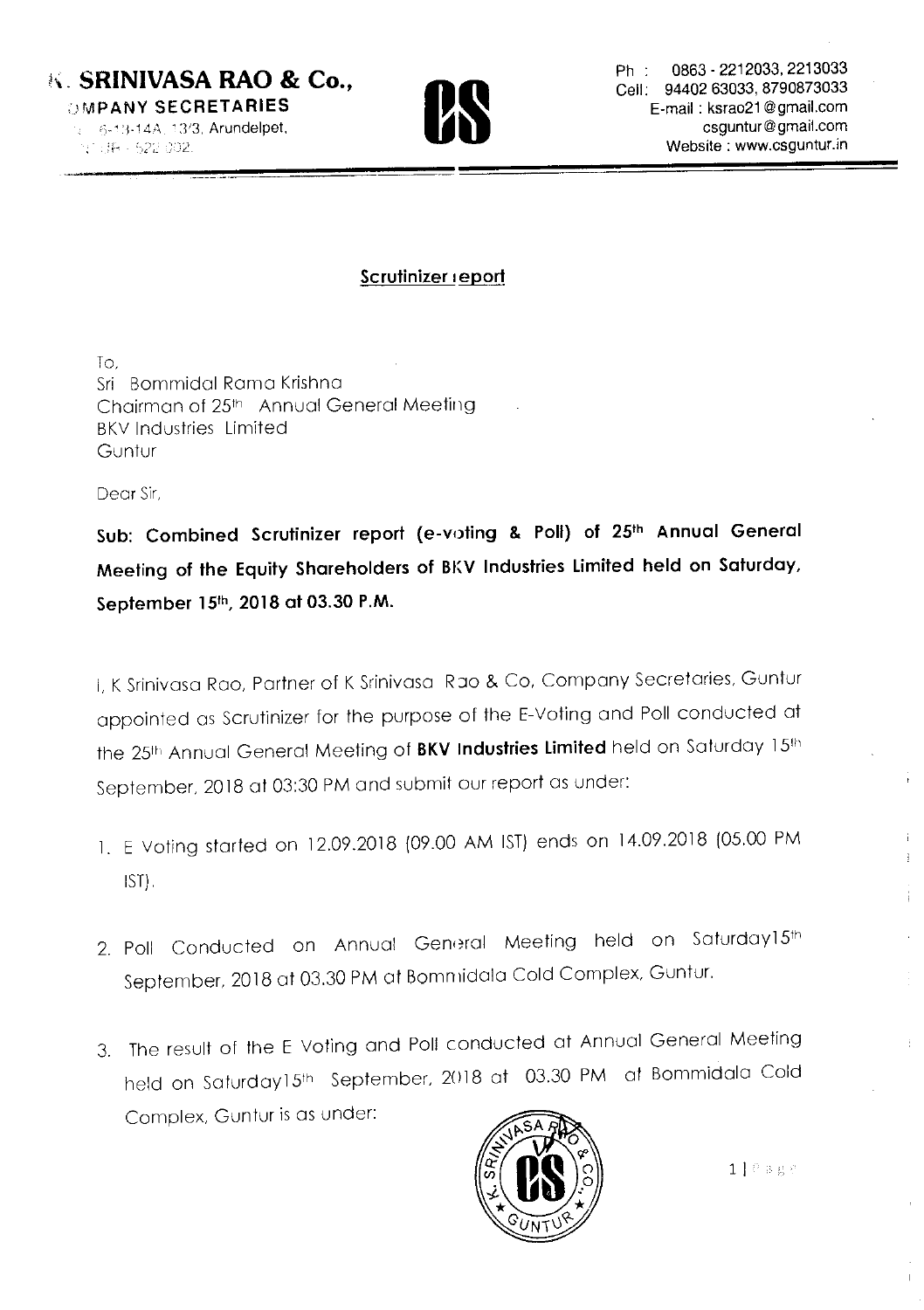### (A)<u>RESOLUTION No. 1</u> – Adoption of Audited Financial Statements for the financial year ended 31" March .2018 and the reports of the Board and Auditors there on. (Ordinary Resolution)

(i) Voted in favour of the resolution:

| $\pm$ Particulars | Number of members Number of votes % |              | – of<br>total   |
|-------------------|-------------------------------------|--------------|-----------------|
|                   | present and voting                  | cast by them | number of valid |
|                   |                                     |              | votes cast      |
| E-Voting          |                                     | 10784684     | 100.00          |
| Poll At AGM       | 26                                  | 5155         | 100.00          |
| TOTAL             |                                     | 10789839     | 100.OO          |

(ii) Voted against the resolution:

| Particulars | Number of members   Number of votes   % |              | total<br>Οf     |
|-------------|-----------------------------------------|--------------|-----------------|
|             | present and voting                      | cast by them | number of valid |
|             |                                         |              | votes cast      |
| E-Voting    | 0.00                                    | 0.00         | 0.00            |
| Poll At AGM | 0.00                                    | 0.00         | 0.00            |
| total       | 0.00                                    | 0.00         | 0.00            |

(iii) invalid votes:

| Particulars | Number of members   Number of votes   % |              | total I<br>-of  |
|-------------|-----------------------------------------|--------------|-----------------|
|             | present and voting                      | cast by them | number of valid |
|             |                                         |              | votes cast      |
| E-Voting    | 0.00                                    | 0.00         | 0.OO            |
| Poll At AGM | 0.00                                    | 0.00         | 0.00            |
| totae       | 0.00                                    | 0.00         | റ ററ            |



 $2 | P \land g \in$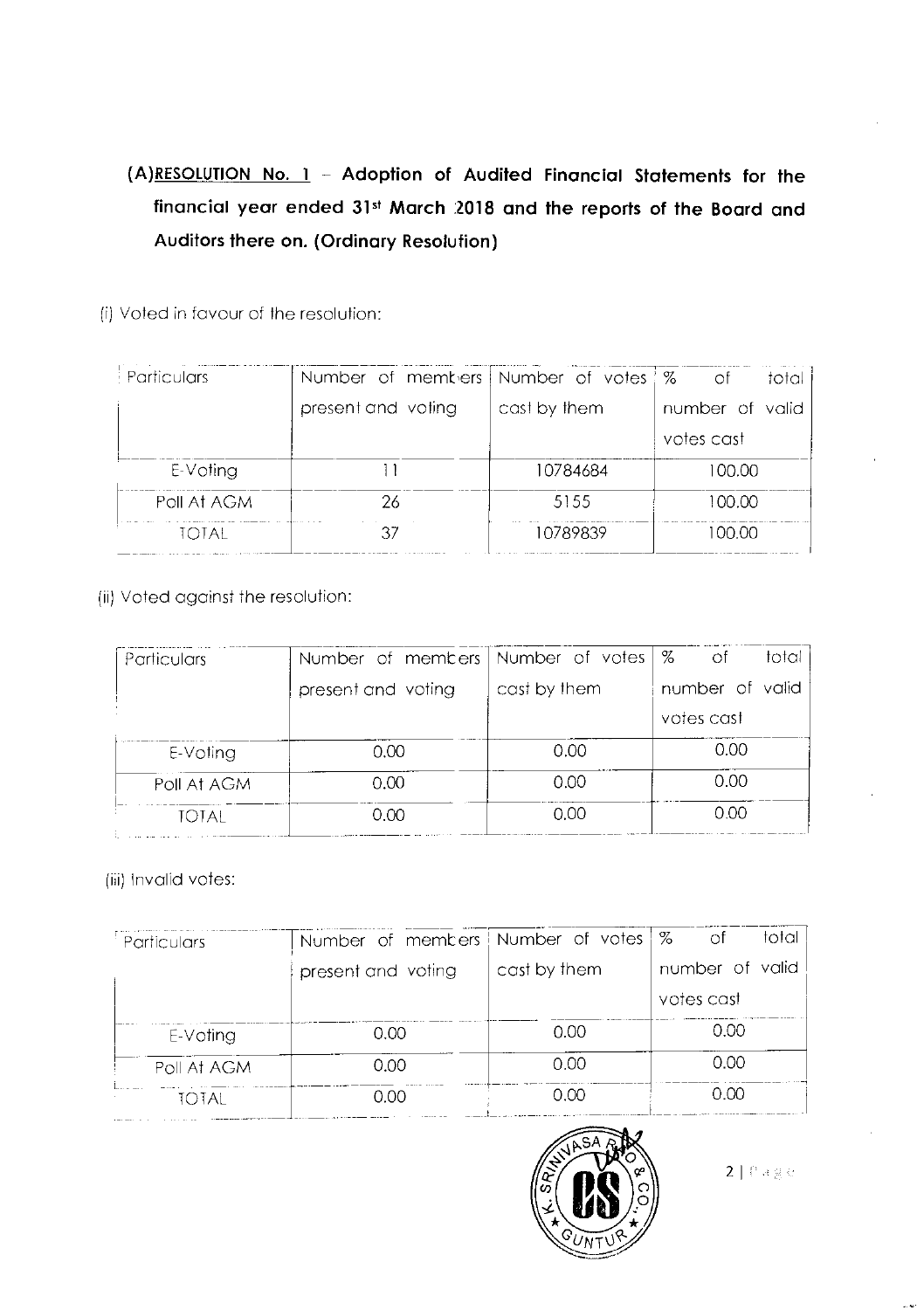#### (B) RESOLUTION No. 2- Appointment of Smt.Bommidala Anitha, Director (DIN: 00112766) who retires by rotation and being offers himself for reappointment. (Ordinary Resolution)

(i) Voted in favour of the resolution:

| Particulars | Number of members   Number of votes   % |              | -of             |
|-------------|-----------------------------------------|--------------|-----------------|
|             | present and voting                      |              | total           |
|             |                                         | cast by them | number of valid |
|             |                                         |              | votes cast      |
| E-Voting    |                                         | 10784684     | 100.00          |
| Poll At AGM | 26                                      | 5155         | 100.00          |
| total       |                                         | 10789839     | 100.00          |

(ii) Voted against the resolution:

| Particulars | Number of members   Number of votes $\frac{1}{8}$ |              | ОĒ<br>total     |
|-------------|---------------------------------------------------|--------------|-----------------|
|             | present and voting                                | cast by them | number of valid |
|             |                                                   |              | votes cast      |
| E-Voting    | 0.00                                              | 0.00         | 0.00            |
| Poll At AGM | 0.00                                              | 0.00         | 0.00            |
| TOTAL       | 0.00                                              | റ.ററ         | 0.00            |

(iii) Invalid votes:

| Particulars | Number of members   Number of votes   % of |              | total i         |
|-------------|--------------------------------------------|--------------|-----------------|
|             | present and voting                         | cast by them | number of valid |
|             |                                            |              | votes cast      |
| E-Voting    | 0.00                                       | 0.00         | 0.00            |
| Poll At AGM | 0.00                                       | 0.00         | 0.00            |
| total       | 0.00                                       | റ ററ         | 0.OO            |